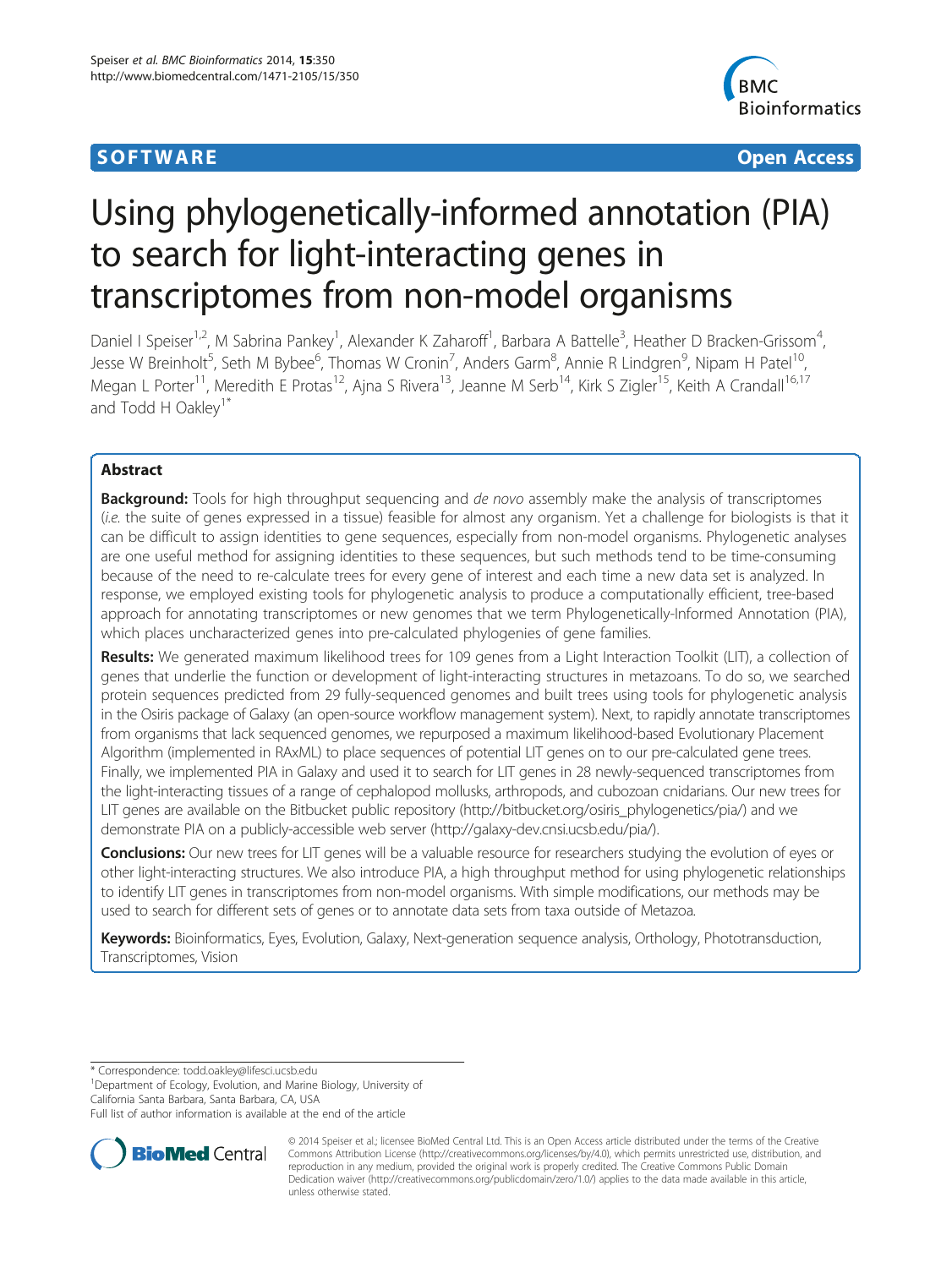# Background

An integrated understanding of the function and evolution of complex biological traits – such as eyes – is a major goal for biologists. Ideally, we will learn how specific genes evolved to influence particular phenotypes at multiple levels of organization. Eyes are an excellent system for establishing causative links between genotype and phenotype because their genetic components tend to be well-characterized and deeply conserved [[1-4](#page-9-0)]. However, we lack genomic or transcriptomic resources for many species that are amenable to the physiological, developmental, or evolutionary study of eyes and vision. New tools for high throughput sequencing (e.g. 454, Illumina, SOLiD) and de novo assembly provide a solution to this problem, as they make the development of transcriptomic resources feasible for almost any organism, even invertebrate animals where few full genomes are available relative to species diversity [\[5](#page-9-0)].

A remaining challenge is that it can be difficult to assign identities to the sequences that comprise transcriptomes from non-model organisms. Existing methods for annotating transcriptomes –  $e.g.$  Blast2GO [[6\]](#page-9-0), GOtcha [[7\]](#page-9-0), GoFigure [\[8](#page-9-0)], OntoBlast [[9\]](#page-9-0), and AutoFACT  $[10]$  $[10]$  – tend to rely upon similarities between new sequences and previously characterized genes, an approach which can give misleading results because there is no consistent method for predicting how similar an uncharacterized gene must be to a characterized one to share a common function. Phylogenetic analyses provide a more objective way to annotate transcriptomes: if a sequence falls in a clade of genes whose functions are characterized and similar to each other, we can use parsimony to infer that the sequence has a similar function. A drawback to phylogenetic analyses is that they tend to be time-consuming because of the need to re-calculate trees each time that new data are collected (e.g. [[3\]](#page-9-0)).

In response, we used existing tools for phylogenetic analysis in the Osiris package [\[11\]](#page-9-0) of Galaxy [\[12-14\]](#page-9-0) – an open-source workflow management system – to produce a computationally efficient, tree-based approach for annotating transcriptomes that we term Phylogenetically-Informed Annotation (PIA). First, we used tools in Galaxy and protein sequences predicted from 29 fully-sequenced genomes to produce trees for 109 gene families from a metazoan Light-Interaction Toolkit (LIT 1.0), i.e. a set of genetic components that metazoans use to build eyes and other light-interacting structures. LIT 1.0 includes genes that animals use to detect light (e.g. opsins and cryptochromes; [\[15,16\]](#page-9-0)), absorb light (e.g. pigment synthesis enzymes; [\[17\]](#page-9-0)), and refract light (e.g. lens crystallins; [\[18,19](#page-9-0)]), as well as transcription factors associated with the development of eyes and other light-interacting structures (e.g. *Pax*6; [\[20,21](#page-9-0)]). Second, we designed a workflow in Galaxy that uses e-values from BLAST [\[22\]](#page-9-0) to identify potential homologs of LIT genes. The workflow then employs a choice of multiple sequence alignment programs (MUSCLE [[23](#page-9-0)] or MAFFT [\[24,25\]](#page-9-0)) and a repurposed Evolutionary Placement Algorithm (implemented in RAxML; [\[26,27](#page-9-0)]) to place these sequences using Maximum Likelihood on to the trees that we calculated earlier for genes from LIT 1.0. Finally, we tested our approach by using PIA to search for LIT genes in 28 new transcriptomes that we generated using the Roche 454 platform. These transcriptomes – generated from RNA expressed in light-interacting tissues from a range of cephalopod mollusks, arthropods, and cubozoan cnidarians – are all from animals that are not traditional model organisms, but are well-suited for answering particular questions about the function and evolution of eyes and other light-interacting structures.

## Implementation

Here, we describe the implementation of Phylogenetically-Informed Annotation (PIA), a new approach for using phylogenetic methods to rapidly annotate transcriptomes from non-model organisms. We focus on a set of 109 genes that we selected to form a metazoan Light Interaction Toolkit (LIT). We make LIT-PIA available through an instance of Galaxy on a publicly accessible web server (<http://galaxy-dev.cnsi.ucsb.edu/pia/>). Users can find a written tutorial and a screencast demonstration linked on that site. In Galaxy, we implemented a tool called pia, which executes a perl script that calls a series of bioinformatics tools, including BLAST [[22](#page-9-0)], a choice of multiple sequence alignment programs (MUSCLE [[23](#page-9-0)] or MAFFT [[24,25](#page-9-0)]) and RAxML [[27](#page-9-0)[,28](#page-10-0)]. Implementing PIA in Galaxy allows us to integrate the pia tool with other useful tools, such as tab2trees of the Osiris package [[11](#page-9-0)], which visualizes multiple phylogenetic trees in a single PDF file. Furthermore, the Galaxy instance allows for user-friendly annotation of LIT genes using PIA. Our pre-calculated trees for LIT genes can be selected from a menu on our Galaxy pia tool, and all the gene trees are also available on the Bitbucket public repository and documentation for using the public website is available there ([http://](http://bitbucket.org/osiris_phylogenetics/pia/src/) [bitbucket.org/osiris\\_phylogenetics/pia/src/\)](http://bitbucket.org/osiris_phylogenetics/pia/src/) in the docs subdirectory.

# Results and discussion

## New trees for 109 LIT genes

We generated maximum likelihood trees for 109 genes from a metazoan Light Interaction Toolkit (LIT 1.0; Additional file [1:](#page-8-0) Table S1; Additional file [2\)](#page-8-0). From our efforts, we noted that many LIT genes do not have orthologous relationships across Metazoa. For example, we find that LIT genes with similar functions in distantly related taxa (e.g. arthropods and vertebrates) are often paralogs, not orthologs, due to lineage-specific gene duplications. Although evidence suggests that orthologs tend to be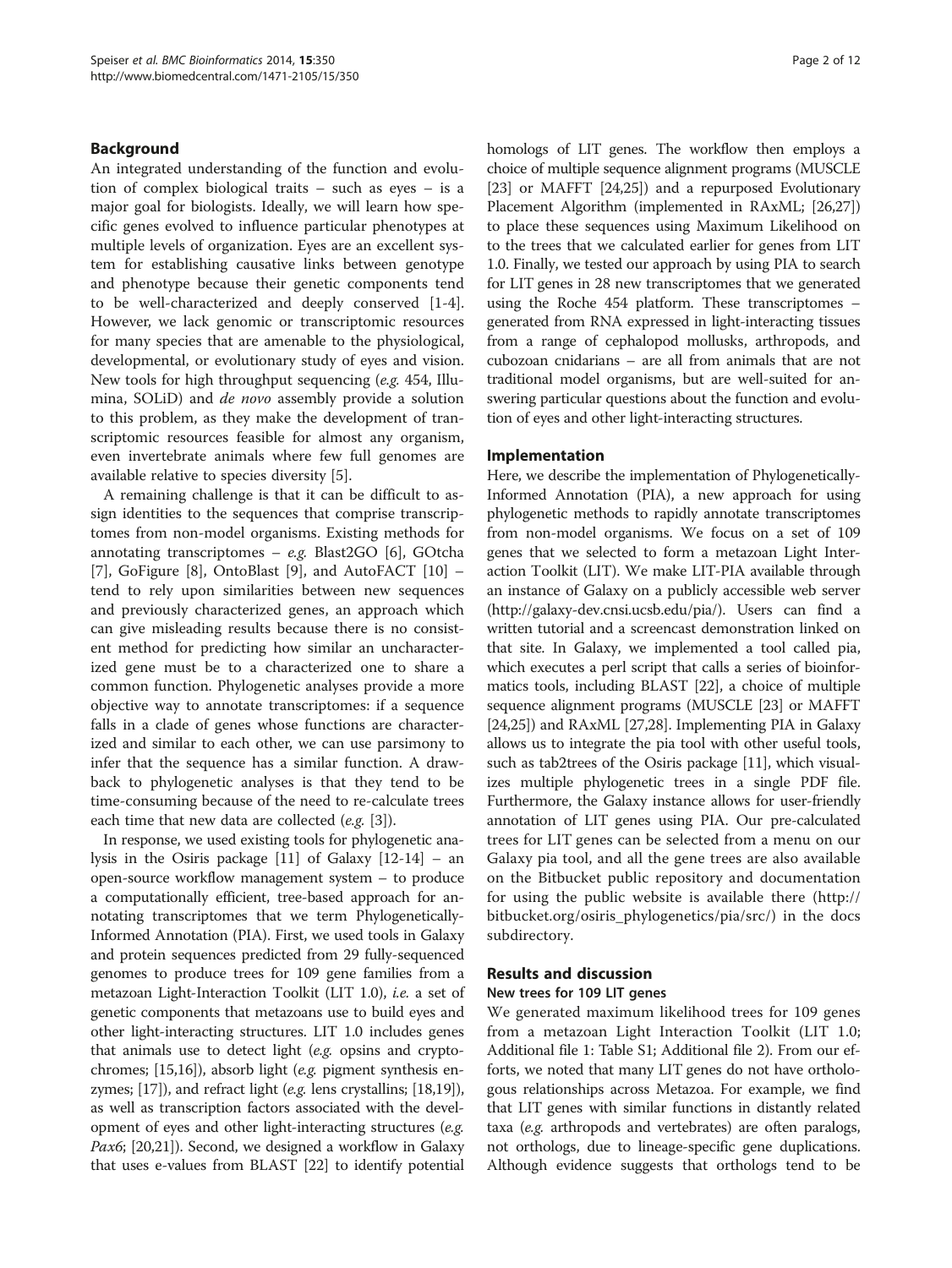more similar functionally than paralogs, this does not hold true in the case of all gene families [\[26,27](#page-9-0)]. Thus, we conclude that tree-building is a useful approach for inferring the function of certain LIT genes, yet we still urge researchers to use caution when assigning functions to uncharacterized genes in the absence of functional tests and based on phylogenetic relationships alone. Further, how one selects the sequences used to build a tree may have a significant influence on the inferences drawn about the ancestral function and patterns of diversification of gene families. Thus, we advocate for an objective, repeatable approach to choosing sequences for gene trees (such as the one we employ here), especially when using phylogenetic relationships between these sequences to make inferences about the functions of newly sequenced genes.

# New transcriptomes for integrative and comparative vision research

We generated 28 transcriptomes for light-interacting tissues from a range of cephalopod mollusks, arthropods, and cubozoan cnidarians (Table [1](#page-3-0)). We sequenced transcriptomes from these taxa because they lacked genomic or transcriptomic resources, but are well-suited for answering certain questions about the function, development, and evolution of eyes and other light-interacting structures. The sizes of our transcriptomes varied (Additional file [3](#page-8-0): Table S2). For example, the number of total bases in our transcriptomes averaged  $2,903,000 \pm 1,185,000$  (mean  $\pm$  std deviation) with a low of 89,000 bp (for an eye from the cephalopod Vampyroteuthis infernalis) and a high of 5,185,000 bp (for a ventral eye from the horseshoe crab Limulus polyphemus). The number of isotigs per transcriptome ranged from 168 (V. infernalis eye dataset) to 5,447 (for tissue from the eyes and head of the isopod Asellus aquaticus) and the mean sizes of isotigs ranged from 530 bp (V. infernalis eye dataset) to 1,397 bp (L. polyphemus ventral eye dataset).

# Phylogenetically-informed annotation

To rapidly identify potential LIT 1.0 genes in our genetic datasets, we implemented PIA in Galaxy. Unlike past efforts at using phylogenetic methods to annotate transcriptomes, PIA does not require the re-calculation of gene trees every time a new sequence is to be analyzed. The output from PIA is a gene tree or a set of gene trees in Newick format that can be viewed using existing tools in Galaxy, such as tab2trees from the Osiris package [[11](#page-9-0)]. These trees include sequences identified from predicted protein databases associated with 29 fully-sequenced genomes (Additional file [4](#page-9-0): Table S3 and Additional file [5](#page-9-0): Supplementary References for Table S3). The trees also include sequences marked as either Landmarks or Queries (Figure [1](#page-4-0)). Landmarks are genes (usually from model organisms) whose functions and/or patterns of expression

have been characterized relatively well. Sequences marked "LANDMARK1" – which are highlighted with red squares when the trees are viewed using our tab2trees tool – are well-characterized LIT genes. Sequences marked "LAND-MARK2" are also well-characterized genes, but are those that have functions different than the LIT genes that we are seeking. For example, we included certain non-opsin GPCRs in our trees for opsins, but we labeled them as LANDMARK2s because we have evidence that they are not involved in the detection of light. Queries marked "QUERY" – which are noted by yellow circles in the output from the tab2trees tool – represent potential LIT genes that PIA has identified from a particular genetic dataset. Promising queries from a transcriptome (*i.e.* ones that may represent orthologs of LIT genes) will tend to fall on short branches in phylogenetic positions that are sensible given established relationships between species (for an example, see the query tagged "Gprk1 hit UN0029 ORF1" in Figure [1](#page-4-0)). The output from PIA may also include query sequences that are close relatives, but not orthologs, of LIT genes (for examples, see the queries tagged "Gprk1 hit UN1121 ORF1" and "Gprk1 hit UN2338 ORF1" in Figure [1\)](#page-4-0). Thus, we urge users of PIA to inspect carefully where queries fall on their respective gene trees and to make inferences about function accordingly.

Building additional gene trees will allow researchers to use PIA to search for LIT genes that are not included in our initial list or to search for new sets of genes. For example, there has been much recent interest in the sets of genes that underlie the process of biomineralization in animals [\[28,29\]](#page-10-0). Extensive databases of these genes have been published for invertebrate taxa (e.g. mollusks) that are not traditional model systems [\[30\]](#page-10-0). By building trees for these sets of genes and applying our methods for PIA, researchers will be able to survey new transcriptomes rapidly for genes that may be involved in biomineralization.

# The distribution of LIT genes across 28 new vision-related transcriptomes

Across our 28 newly-sequenced transcriptomes, PIA identified potential orthologs of 69 of the 109 genes included in LIT 1.0 (Figure [2\)](#page-6-0). We recovered certain genes from our transcriptomes far more often than others. Genes from LIT 1.0 that were expressed in ten or more of our transcriptomes included several components of the rhabdomeric phototransduction pathway, which is employed by the photoreceptors found in the eyes of many invertebrates [\[3,15\]](#page-9-0). These components include: Arrestin (Arr), Gq alpha (Galpha49B), Gq beta (Gbeta76C), protein kinase C (inaC), r-opsin (ninaE), phospholipase C (norpA), and transient receptor potential protein  $(trp)$ . Ten or more of our transcriptomes also contained the enzyme aminolevulinate synthase (*Alas*), a component of the heme synthesis pathway [[31\]](#page-10-0), as well as an aldehyde dehydrogenase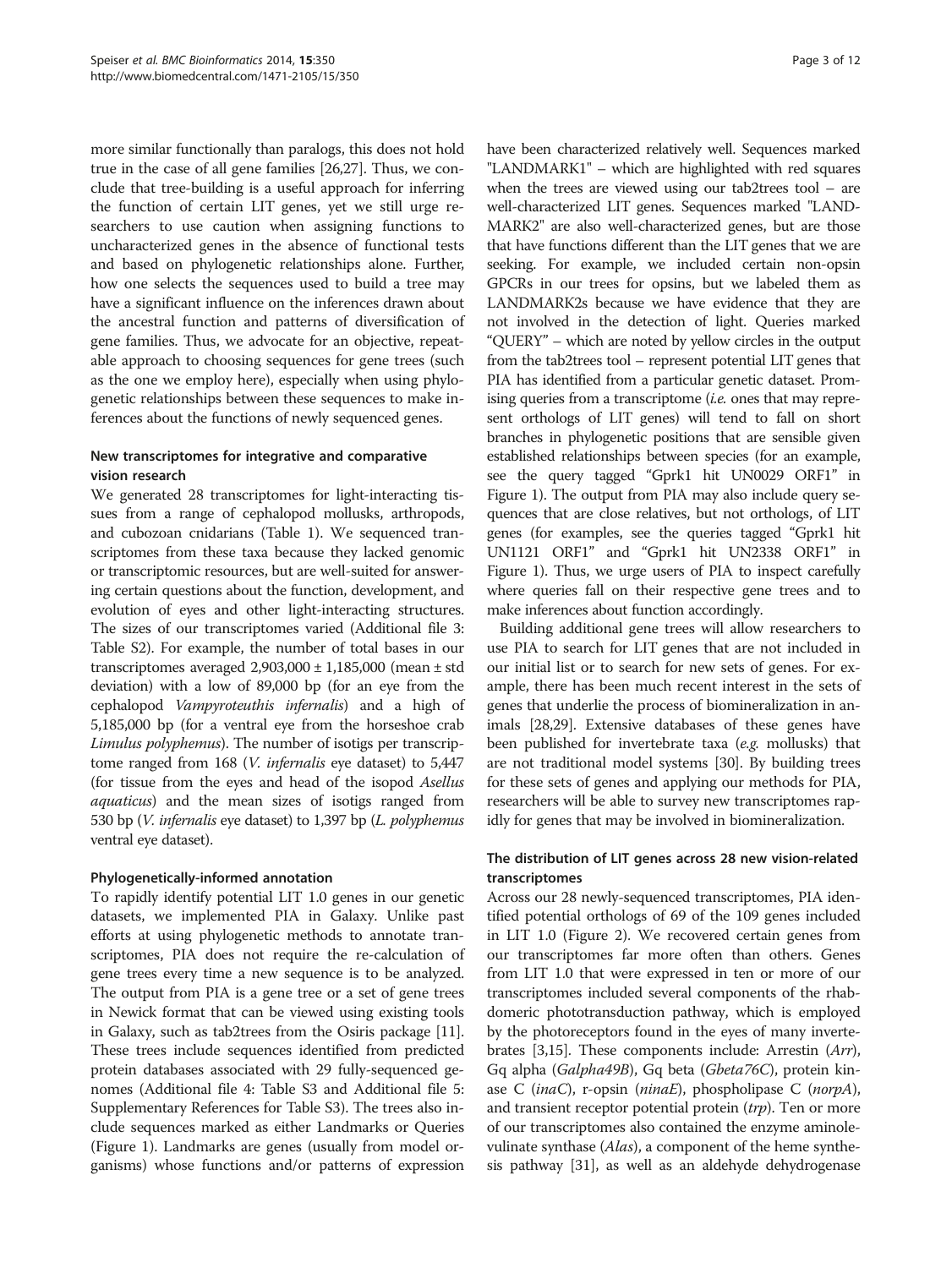| <b>Species</b> |                               | <b>Description</b>            | <b>Tissue</b>                     | Collection      | Location                                                 | Lat.    | Long.           | Depth<br>(m)             |  |
|----------------|-------------------------------|-------------------------------|-----------------------------------|-----------------|----------------------------------------------------------|---------|-----------------|--------------------------|--|
|                | Chiroteuthis calyx            | Cephalopod (squid)            | Adult eye tissue                  | ROV (MBARI)     | CA, USA                                                  | 36°69'N | 122°05'W        | 446                      |  |
| 2              | Euprymna scolopes             | Cephalopod (squid)            | Adult eye tissue                  | Hand net        | Honolulu, HI, USA                                        | 21°27'N | 157°77'W        | 0.5                      |  |
| 3              | Galiteuthis armata            | Cephalopod (squid)            | Adult eye tissue                  | ROV (MBARI)     | CA, USA                                                  | 36°69'N | 122°05'W        | 556                      |  |
| 4              | Octopus bimaculoides          | Cephalopod (octopus)          | Adult dermal tissue               | <b>SCUBA</b>    | Santa Barbara, CA, USA                                   | 34°43'N | 119°71'W        | ?                        |  |
| 5              | Uroteuthis edulis             | Cephalopod (squid)            | Adult eye tissue                  | Fishmarket      | Numazu, Japan                                            | 35°08'N | 138°86'E        | $\gamma$                 |  |
| 6              | Vampyroteuthis infernalis     | Cephalopod (vampire squid)    | Adult eye tissue                  | ROV (MBARI)     | CA, USA                                                  | 36°08'N | 122°30'W        | 1096                     |  |
| 7              | Asellus aquaticus             | Arthropod (cave isopod)       | Adult head                        | Hand net        | Planina cave, Slovenia                                   | 45°82'N | 14°25'E         | 65                       |  |
| 8              | Asellus aquaticus             | Arthropod (surface isopod)    | Embryos and hatchlings Lab colony |                 | Planina cave, Slovenia                                   | 45°82'N | 14°25'E         | N/A                      |  |
| 9              | Asellus aguaticus             | Arthropod (hybrid isopod)     | Adult head                        | Lab colony      | Planina cave, Slovenia                                   | 45°82'N | 14°25'E         | N/A                      |  |
|                | 10 Asellus aquaticus          | Arthropod (surface isopod)    | Adult head                        | Lab colony      | Planina cave, Slovenia                                   | 45°82'N | 14°25'E         | N/A                      |  |
|                | 11 Benthesicymus bartletti    | Arthropod (shrimp)            | Adult eye tissue                  | Benthic skimmer | Northern Gulf of Mexico                                  | 28°48′N | 88°12'W         | 1350                     |  |
|                | 12 Caecidotea bicrenata       | Arthropod (cave isopod)       | Adult head                        | Hand net        | Franklin County, TN, USA                                 | 35°15'N | 86°10'W         | 0.1                      |  |
|                | 13 Caecidotea bicrenata       | Arthropod (cave isopod)       | Whole embryos                     | Hand net        | Franklin County, TN, USA                                 | 35°15'N | 86°10'W         | 0.1                      |  |
|                | 14 Caecidotea forbesi         | Arthropod (surface isopod)    | Adult head                        | Hand net        | Sewanee, TN, USA                                         | 35°22'N | 85°97'W         | 0.5                      |  |
|                | 15 Caecidotea forbesi         | Arthropod (surface isopod)    | Whole embryos                     | Hand net        | Sewanee, TN, USA                                         | 35°22'N | 85°97'W         | 0.5                      |  |
|                | 16 Euphilomedes carcharodonta | Arthropod (ostracod)          | Whole embryos                     | Hand net        | Half Moon Bay, CA, USA                                   | 37°29'N | 122°29'W        |                          |  |
|                | 17 Hemisquilla californiensis | Arthropod (stomatopod, male)  | Adult eye tissue                  | Dredge          | Orange County, CA, USA                                   | 33°67'N | 117°78'W        | $\overline{?}$           |  |
|                | 18 Ischnura ramburii          | Arthropod (damselfly, female) | Adult head                        | Hand net        | Austin, TX, USA                                          | 30°28'N | 97°78'W         | N/A                      |  |
|                | 19 Limulus polyphemus         | Arthropod (horseshoe crab)    | Adult lateral eye                 | Hand            | Indian River near Titusville, FL, USA                    | 28°74'N | 80°75'W         | Surface                  |  |
|                | 20 Limulus polyphemus         | Arthropod (horseshoe crab)    | Adult median eye                  | Hand            | Indian River near Titusville, FL, USA                    | 28°74'N | 80°75'W         | Surface                  |  |
|                | 21 Limulus polyphemus         | Arthropod (horseshoe crab)    | Adult ventral eye                 | Hand            | Indian River near Titusville, FL, USA                    | 28°74'N | 80°75'W         | Surface                  |  |
|                | 22 Procambarus alleni         | Arthropod (crayfish)          | Adult eye tissue                  | Hand net        | Fisheating Creek, Glades County, FL, USA                 | 26°90'N | 81°24'W         | Surface                  |  |
|                | 23 Procambarus franzi         | Arthropod (crayfish)          | Adult eye tissue                  | Hand net        | Orange Lake Cave, Marion County, FL, USA Contact Authors |         | Contact Authors | Surface                  |  |
|                | 24 Pseudosquilla ciliata      | Arthropod (stomatopod)        | Adult eye tissue                  | Dredge          | Isla Magueyes, Puerto Rico                               | 17°97'N | 67°05'W         | $\overline{\phantom{a}}$ |  |
|                | 25 Systellaspis debilis       | Arthropod (shrimp)            | Adult eye tissue                  | Benthic skimmer | Nothern Gulf of Mexico                                   | 28°48′N | 88°12'W         | 1350                     |  |
|                | 26 Telebasis salva            | Arthropod (damselfly)         | Juvenile head                     | Hand net        | Austin, TX, USA                                          | 30°28'N | 97°78'W         | N/A                      |  |
| 27             | Tripedalia cystophora         | Cnidarian (cubozoan)          | Adult rhopalia                    | Snorkel         | La Parquera, Puerto Rico                                 | 17°58'N | 67°04'W         | Surface                  |  |
|                | 28 Tripedalia cystophora      | Cnidarian (cubozoan)          | Whole planula larvae              | Snorkel         | La Parquera, Puerto Rico                                 | 17°58'N | 67°04'W         | Surface                  |  |

# <span id="page-3-0"></span>Table 1 Collection data for the samples from which we generated 28 new transcriptomes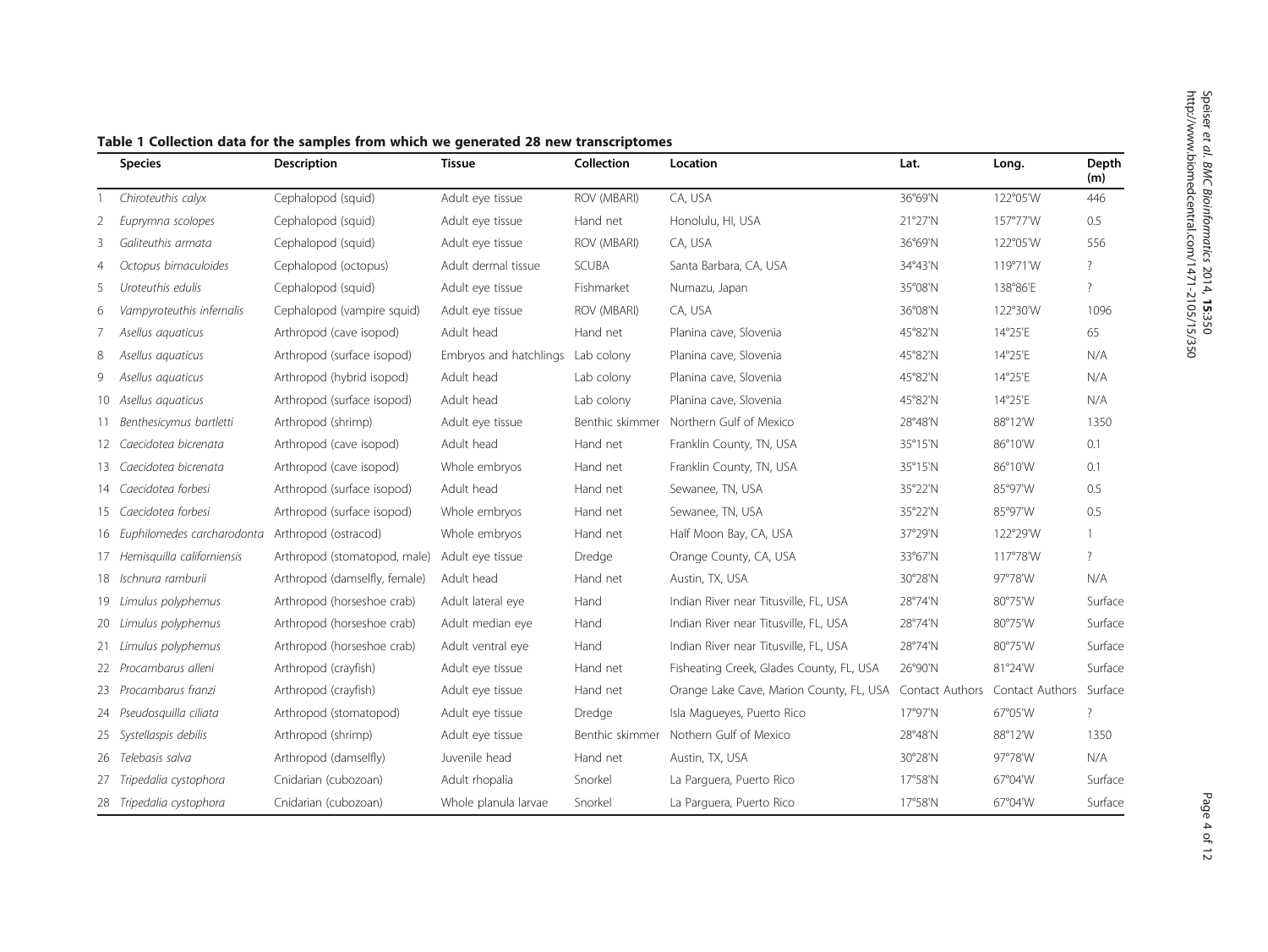(Aldh) that is related to the  $\Omega$ -crystallins expressed in the lenses of the camera eyes of cephalopods [[32,33\]](#page-10-0) and the mirror-based eyes of scallops [[34](#page-10-0)-[36](#page-10-0)]. Amino acid and nucleotide sequences for the potential LIT genes that we identified from our 28 transcriptomes, along with the corresponding gene trees, are available on our publiclyaccessible web server [\(http://galaxy-dev.cnsi.ucsb.edu/pia/](http://galaxy-dev.cnsi.ucsb.edu/pia/)) under the Shared Data tab.

The transcriptomes that we generated for cephalopods contained between two (Vampyroteuthis infernalis) and sixteen (Euprymna scolopes) LIT genes (Figure [2](#page-6-0)). The majority of these genes represent components of the rhabdomeric phototransduction pathway, which is known to

confer light-sensitivity to photoreceptors from the retinas of cephalopods [\[37-40\]](#page-10-0). These components include ropsins, subunits of the hetero-trimeric Gq protein with which r-opsins interact, phospholipase C, and the ion channel TRP. We also recovered a number of lens crystallins, including relatives of the S- and  $\Omega$ -crystallins indentified previously from the lenses of cephalopods [\[18](#page-9-0)]. Lastly, we found orthologs of LIT genes that are associated with two vision-related features that may be unique to the eyes of cephalopods. First, we found orthologs of the retinoid-binding protein RALBP, which is involved in regenerating the chromophores employed by the visual pigments of cephalopods [\[41](#page-10-0),[42\]](#page-10-0). Second, we found

<span id="page-4-0"></span>

Nematostella vectensis jgi Nemve1 246204 -Acropora digitifera adi v1 17293 -<br>Saccoglossus kowalevskii XP 002739097 Mus musculus ENSMUSP00000130488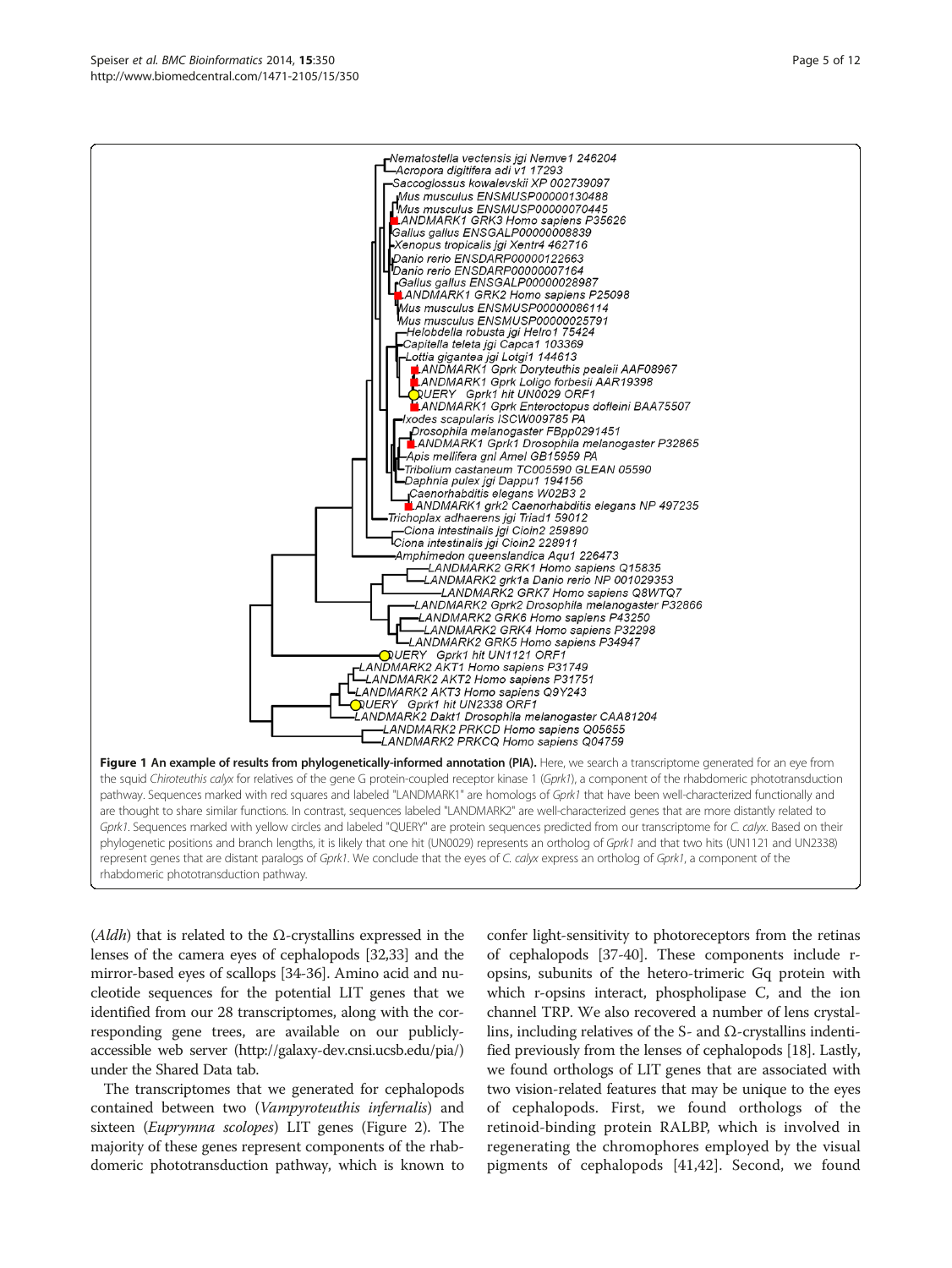Figure 2 (See legend on next page.)

mbs (Pbgd) .<br>Pod

tango

vrille Total

clock<br>
cryptochrome 1/2<br>
cycle<br>
clockwork orange

period<br>Pdfr (pdf) 1999<br>Pdp1 (par) 1999

| <b>GENE</b>                          |   | $\Delta$<br>$1$   2   3   4   5   6 |   | $\overline{7}$ |                |   |  | B. |   |         | 8 9 10 11 12 13 14 15 16 17 18 19 20 21 22 | 23 24  | つら | 26 | $\mathcal{C}$<br>27 28 Total |
|--------------------------------------|---|-------------------------------------|---|----------------|----------------|---|--|----|---|---------|--------------------------------------------|--------|----|----|------------------------------|
| decapentaplegic<br>engrailed         |   |                                     |   |                |                |   |  |    |   |         |                                            |        |    |    |                              |
| hedgehog                             |   |                                     |   |                |                |   |  |    |   |         |                                            |        |    |    |                              |
| wingless<br>egfr                     |   |                                     |   |                |                |   |  |    |   |         |                                            |        |    |    |                              |
| glass                                |   |                                     |   |                |                |   |  |    |   |         |                                            |        |    |    |                              |
| notch<br>ocelliless                  |   |                                     |   |                |                |   |  |    |   |         |                                            |        |    |    |                              |
| Pph13                                |   |                                     |   |                |                |   |  |    |   |         |                                            |        |    |    |                              |
| Vsx1/2                               |   |                                     |   |                |                |   |  |    |   |         |                                            |        |    |    |                              |
| dachsund<br>eyeless                  |   |                                     |   |                |                |   |  |    |   |         |                                            |        |    |    |                              |
| eyes absent                          |   |                                     |   |                |                |   |  |    |   |         |                                            |        |    |    |                              |
| Optix<br>ovo                         |   |                                     |   |                |                |   |  |    |   |         |                                            |        |    |    |                              |
| retinal homeobox                     |   |                                     |   |                |                |   |  |    |   |         |                                            |        |    |    |                              |
| Six4                                 |   |                                     |   |                |                |   |  |    |   |         |                                            |        |    |    |                              |
| sine oculis<br>Arr1                  |   |                                     |   |                |                |   |  |    |   |         |                                            |        |    |    |                              |
| Galpha49B                            |   |                                     |   |                | $\blacksquare$ |   |  |    |   | $\Box$  |                                            | Τ<br>г |    |    |                              |
| Gbeta76C<br>Ggamma30A                |   | <b>TEREST</b>                       |   |                |                |   |  |    |   |         |                                            |        |    | г  |                              |
| Gprk1                                |   |                                     |   |                |                |   |  |    |   |         |                                            |        |    |    |                              |
| Gprk2                                |   |                                     | ா |                |                |   |  |    |   |         |                                            |        |    |    |                              |
| inaC<br>ninaE (r-opsin)              |   | π                                   |   |                |                |   |  |    |   | ┍       |                                            |        |    |    |                              |
| norpA                                |   |                                     |   |                |                |   |  |    |   |         |                                            |        |    |    |                              |
| rdgA<br>$r \, dgB$                   |   |                                     |   |                |                |   |  |    |   |         |                                            |        |    |    |                              |
| rdgC                                 |   |                                     |   |                |                |   |  |    |   |         |                                            |        |    |    |                              |
| trp                                  | ┍ |                                     |   |                |                |   |  |    |   |         |                                            |        |    |    |                              |
| Cnga1<br>Gnat1                       |   |                                     |   |                |                |   |  |    |   |         |                                            |        |    |    |                              |
| Gngt1                                |   |                                     |   |                |                |   |  |    |   |         |                                            |        |    |    |                              |
| Grk1<br>Gucy2f                       |   |                                     |   |                |                |   |  |    |   |         |                                            |        |    |    |                              |
| Pde6a/b/c                            |   |                                     |   |                |                |   |  |    |   |         |                                            |        |    |    |                              |
| Pde6d<br>Rcvm                        |   |                                     |   |                |                |   |  |    |   |         |                                            |        |    |    |                              |
| Rgs9                                 |   |                                     |   |                |                |   |  |    |   |         |                                            |        |    |    |                              |
| Rgs9bp                               |   |                                     |   |                |                |   |  |    |   |         |                                            |        |    |    |                              |
| Rho (c-opsin)<br>Sag                 |   |                                     |   |                |                |   |  |    |   |         |                                            |        |    |    |                              |
| Abca4                                |   |                                     |   |                |                |   |  |    |   |         |                                            |        |    |    |                              |
| Lrat<br>Rbp1                         |   |                                     |   |                |                |   |  |    |   |         |                                            |        |    |    |                              |
| Rbp3                                 |   |                                     |   |                |                |   |  |    |   |         |                                            |        |    |    |                              |
| Rdh <sub>5</sub><br>Rdh <sub>8</sub> |   |                                     |   |                |                |   |  |    |   |         |                                            |        |    |    |                              |
| Ribp1                                |   |                                     |   |                |                |   |  |    |   |         |                                            |        |    |    |                              |
| Rpe65                                |   |                                     |   |                |                |   |  |    |   |         |                                            |        |    |    |                              |
| RALBP<br>ninaB                       |   |                                     |   |                |                |   |  |    |   |         |                                            |        |    |    |                              |
| ninaD                                |   |                                     |   |                |                |   |  |    |   |         |                                            |        |    |    |                              |
| ninaG<br>pinta                       |   |                                     |   |                |                |   |  |    |   | a da ba |                                            |        |    |    |                              |
| santamaria                           |   |                                     |   |                |                |   |  |    |   |         |                                            |        |    |    |                              |
| black (CSAD)                         |   |                                     |   |                |                |   |  |    |   |         |                                            |        |    |    |                              |
| Dat<br>Ddc                           |   |                                     |   |                |                |   |  |    |   |         |                                            |        |    |    |                              |
| ebony (NBAD)                         |   |                                     |   |                |                |   |  |    |   |         |                                            |        |    |    |                              |
| laccase2<br>ple (TH)                 |   |                                     |   |                |                |   |  |    | Ξ |         |                                            |        |    |    |                              |
| proPO (PPO)                          |   |                                     |   |                |                |   |  |    |   |         |                                            |        |    |    |                              |
| tan<br>yellow (DCE)                  |   |                                     |   |                |                |   |  |    |   |         |                                            |        |    |    |                              |
| Tyr                                  |   |                                     |   |                |                |   |  |    |   |         |                                            |        |    |    |                              |
| Mitf                                 |   |                                     |   |                |                |   |  |    |   |         |                                            |        |    |    |                              |
| hoepel1 (Oca2)<br>clot               |   |                                     |   |                |                |   |  |    |   |         |                                            |        |    |    |                              |
| Dhpr                                 |   |                                     |   |                |                |   |  |    |   |         |                                            |        |    |    |                              |
| Pcd<br>pr (PTS)                      |   |                                     |   |                |                |   |  |    |   |         |                                            |        |    |    |                              |
| Pu (GCH1)                            |   |                                     |   |                |                |   |  |    |   |         |                                            |        |    |    |                              |
| rosy (XDH)                           |   |                                     |   |                |                | ¬ |  |    |   |         |                                            |        |    |    |                              |
| sepia<br>Sptr (SPR)                  |   |                                     |   |                |                |   |  |    |   |         |                                            |        |    |    |                              |
| cinnabar (KMO)                       |   |                                     |   |                |                |   |  |    |   |         |                                            |        |    |    |                              |
| Kfase (KF)<br>vermilion (TDO)        |   |                                     |   |                |                |   |  |    |   |         |                                            |        |    |    |                              |
| scarlet/brown                        |   |                                     |   |                |                |   |  |    |   |         |                                            |        |    |    |                              |
| white<br>Alas1/2                     |   |                                     |   |                |                |   |  |    |   |         |                                            |        |    |    |                              |
| Alad                                 |   |                                     |   |                |                |   |  |    |   |         |                                            |        |    |    |                              |
| Cpox                                 |   |                                     |   |                |                |   |  |    |   |         |                                            |        |    |    |                              |

Fech 1 1

┯

Urod 1 1 Uros 1 reflectin 1a 1 1 1 1 1 C C Alpha crystallin Beta crystallin 1 D crystallin (Cry) J crystallin 1 1 1

Omega crystallin 1 1 1 1 1 1 1 1 1 1 1 1 1 1 1 1 1 1 S crystallin 1 1 1 1 1 1 1 1

slowpoke 1 1 1 1 1

timeout 1 1

lark 1 1 1 1 1 1 1

13 16 11 14 12 2 5 7 12 10 11 13 12 7 10 12 8 28 11 15 17 9 3 8 10 11 13 7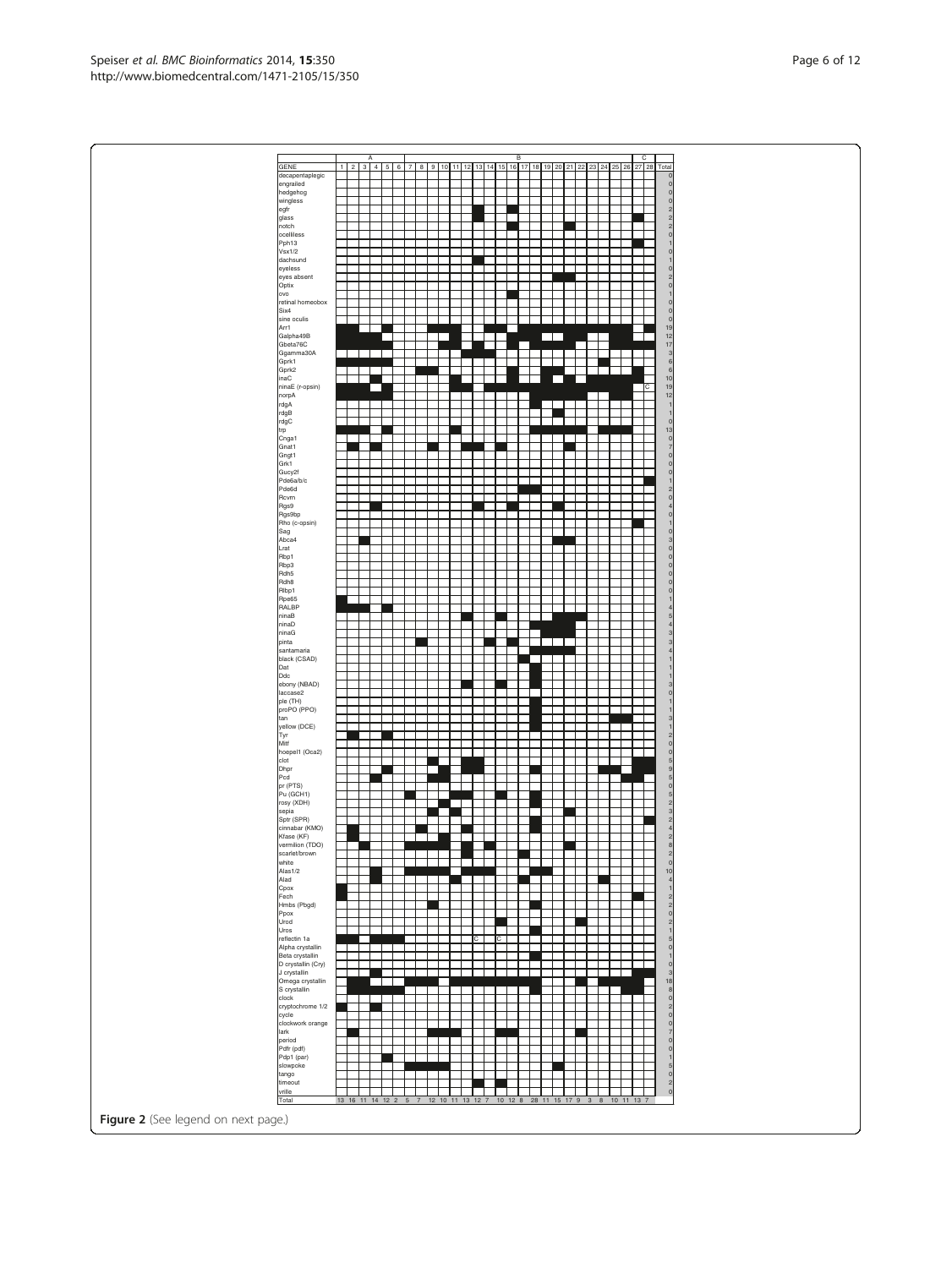#### <span id="page-6-0"></span>(See figure on previous page.)

Figure 2 The results of using phylogenetically-informed annotation (PIA) to search 28 new transcriptomes for light-interacting genes. Here, cells shaded in black represent orthologs of LIT genes that are present in our transcriptomes. We have named genes based on conventions for Drosophila melanogaster whenever possible. Otherwise, gene names are given for Mus musculus. Cells marked "C" are hits from our transcriptomes that may represent contamination or assembly errors. The columns represent the following transcriptomes (where  $A =$ Cephalopods; B = Arthropods; and C = Cnidarians): 1 = Chiroteuthis calyx eye; 2 = Euprymna scolopes eye; 3 = Galiteuthis armata eye; 4 = Octopus bimaculoides skin; 5 = Uroteuthis edulis eye; 6 = Vampyroteuthis infernalis eye; 7 = Asellus aquaticus cave head; 8 = Asellus aquaticus embryos and hatchlings; 9 = Asellus aquaticus hybrid head; 10 = Asellus aquaticus surface head; 11 = Benthesicymus bartletti eye; 12 = Caecidotea bicrenata adult head; 13 = Caecidotea bicrenata embryos; 14 = Caecidotea forbesi adult head; 15 = Caecidotea forbesi embryos; 16 = Euphilomedes carcharodonta embryos; 17 = Hemisquilla californiensis eyes; 18 = Ischnura ramburii head; 19 = Limulus polyphemus lateral eye; 20 = Limulus polyphemus median eye; 21 = Limulus polyphemus ventral eye; 22 = Procambarus alleni eye; 23 = Procambarus franzi eye; 24 = Pseudosquilla ciliata eye; 25 = Systellaspis debilis eye; 26 = Telebasis salva head; 27 = Tripedalia cystophora eyes; 28 = Tripedalia cystophora planula larvae.

sequences that may represent reflectins, which are proteins that contribute to the biological mirrors that cephalopods use to camouflage their eyes [[43,44\]](#page-10-0).

## Conclusion

Our transcriptomes from arthropods contained between three (Procambarus franzi - a crayfish) and 28 (Ischnura ramburii – a damselfly) potential orthologs of genes from LIT 1.0 (Figure 2). As in cephalopods, many of the genes we identified in arthropods represent components of the rhabdomeric phototransduction pathway. We also identified a number of genes that are associated with the synthesis of pterins and ommochromes, types of pigment found previously in the compound eyes of certain arthropods [[45\]](#page-10-0). Additionally, several transcriptomes contained genes (e.g. pinta, ninaG, ninaD, ninaB, and santamaria) related to those that help synthesize the chromophores employed by the visual pigments in the eyes of the fruit fly Drosophila melanogaster [[46,47\]](#page-10-0).

Finally, our transcriptomes for the adult rhopalia and planula larvae of the cubozoan cnidarian Tripedalia cystophora contained thirteen and seven light-interacting genes, respectively (Figure 2). The majority of these genes are related to those associated with phototransduction in bilaterians. For example, we found a previously characterized opsin in our transcriptome for rhopalia from adult T. cystophora [\[48\]](#page-10-0), as well as a Gs alpha subunit that is associated with light-detection in other cnidarians [\[49](#page-10-0)]. We also found evidence of J-crystallins, which are lens crystallins unique to the camera-type eyes of cubozoans [[50\]](#page-10-0).

It is important to note that the absence of a particular gene from a transcriptome is not necessarily informative. Even if a transcriptome is "complete", it is only complete for a particular piece of tissue, from a particular animal, at a particular time. Thus, we have tried to draw general conclusions and points of future interest from the genes that we identified from our transcriptomes. We hope researchers will apply the approach that we have developed here to re-visit these light-interacting tissues and sequence more deeply and more broadly so that statistically meaningful comparisons of gene expression may be drawn between them.

In this study, collaborators from multiple institutions worked together to produce new data and new approaches for studying genes expressed by eyes and other light-interacting tissues. We used high throughput sequencing to discover orthologs of light-interacting genes expressed in 28 vision-related tissues from a range of cephalopod mollusks, arthropods, and cnidarians. We have made available to vision researchers these genetic data, as well as new resources for analyzing high throughput genetic data. Specifically, we calculated trees to understand the evolutionary histories of 109 separate genes known to be involved with the function or development of light-interacting structures such as eyes. These trees can now be used to annotate transcriptomes by comparing the evolutionary similarities between newly identified sequences and genes that have been characterized previously through studies of their expression patterns and functions. These tools and analyses can be implemented by anyone using a set of online, flexible, user-friendly workflows implemented in Galaxy. These new data and tools will accelerate the understanding of genotype-phenotype connections and evolution in a diversity of animal visual systems.

# **Methods**

## Taxon selection

We sequenced 28 transcriptomes from 20 invertebrate taxa that lack genomic resources, but are well-suited for answering questions about the function, development, and evolution of eyes and other light-interacting structures (Table [1](#page-3-0)). For example, we generated transcriptomes from RNA expressed by the eyes and skin of certain cephalopod mollusks (squid and octopus). These animals may have the most complex light-influenced behaviors of any invertebrate [[51,52\]](#page-10-0), but it appears that the eyes of cephalopods tend to contain only a single spectral class of photoreceptor ([\[53\]](#page-10-0); though see [\[54\]](#page-10-0) as an exception). Additional physiological complexity may be suggested by the results of high throughput sequencing. It is also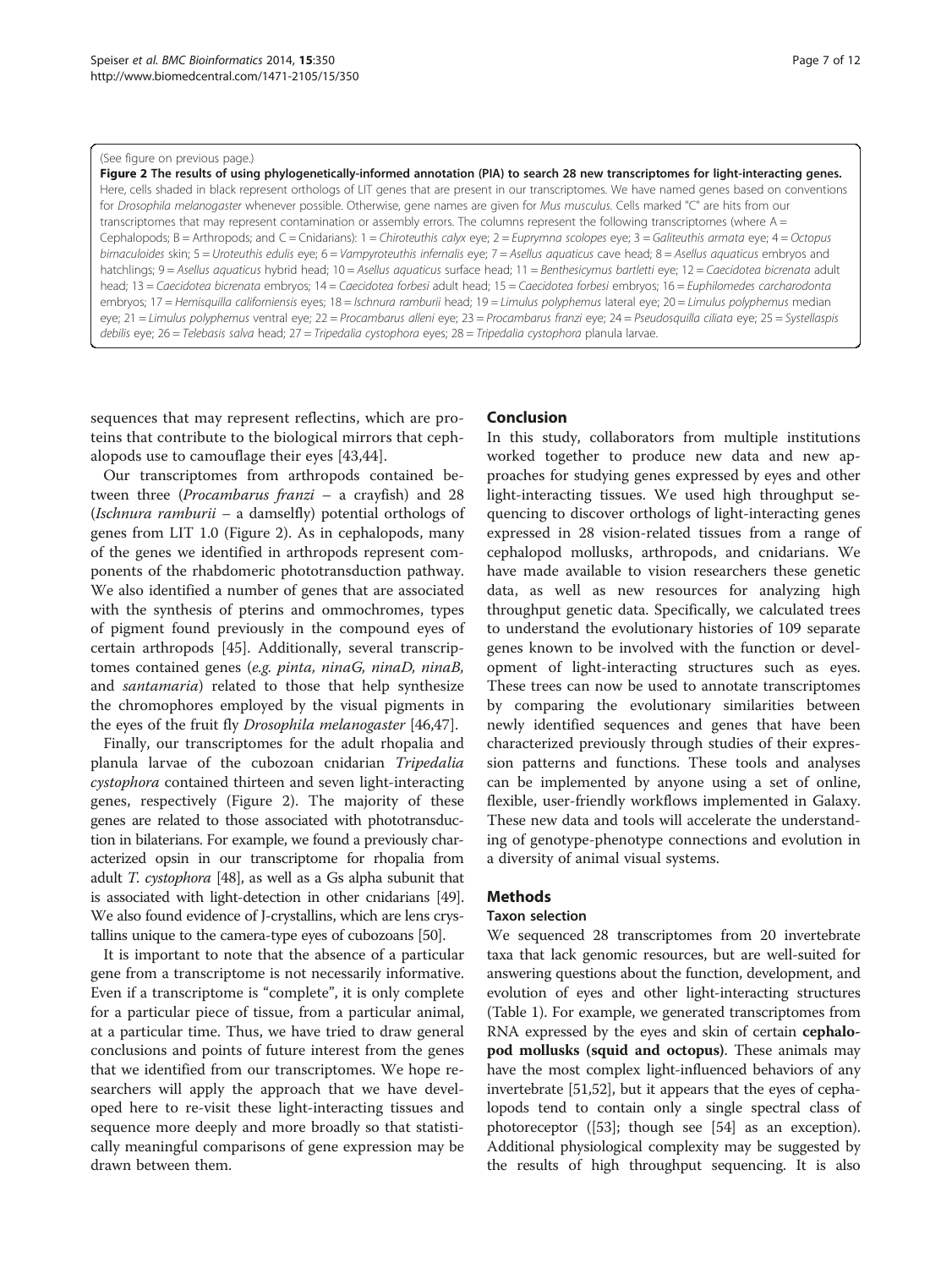possible that certain visually-influenced behaviors in cephalopods – such as dynamic camouflage – may be influenced by molecular components that are expressed outside of their eyes. For example, past work suggests that certain cephalopods express LIT genes in their light-producing photophores [[55](#page-10-0)] and in certain dermal cells [[56](#page-10-0)].

We also sequenced transcriptomes for a range of arthropods. We chose to study stomatopods (mantis shrimp) because they have an unsurpassed ability to distinguish different aspects of light. Certain species are maximally sensitive to twelve distinct wavelength peaks and some species can identify both linearly and circularly polarized light [\[57-60](#page-10-0)]. Similarly, we chose to study odonates (damselflies and dragonflies) because they have physiologically complex eyes [\[61\]](#page-10-0) and display a diversity of visually-influenced behaviors [\[62-64\]](#page-10-0). To study the degeneration of eyes in arthropods from subterranean environments, we examined certain species of isopods and crayfish in which closely related species or populations live either above or below ground. Specifically, we sequenced tissues from the eye-bearing, surface-dwelling isopod *Caecidotea forbesi* and its eyeless, cave-dwelling congeneric *C. bricrenata*. We also sequenced transcriptomes for different populations of the isopod Asellus aquaticus, which has a surface-dwelling form and multiple cave-dwelling populations with typical cave morphologies like degenerated eyes [[65,66](#page-10-0)]. Likewise, we generated transcriptome data from a pair of surface (Procambarus alleni) and cave (P. franzi) freshwater crayfish. Crayfish have previously been the focus of molecular evolutionary studies of opsin in cave/surface comparisons [[67](#page-10-0)]. To study the evolution of sexually dimorphic eyes, we generated a transcriptome for the RNA expressed by developing eyes from the ostracod Euphilomedes carcharodonta, a species in which males have compound eyes, but females do not [\[68,69](#page-10-0)]. Other species in this family of ostracods exhibit a similar, but independently evolved eye dimorphism, suggesting that these ostracods may be a promising system for the study of sex-specific convergent phenotypic evolution [\[70\]](#page-10-0).

Lastly, we sequenced transcriptomes for Tripedalia cystophora, a cubozoan cnidarian (box jellyfish). Cubozoans are the only cnidarians with camera-type eyes and, for that reason, have been the subject of numerous studies of visual neurobiology [\[71-74\]](#page-10-0), morphology [\[75,76](#page-10-0)], and behavior [\[77,78\]](#page-10-0). Transcriptomic resources will aid these efforts. Further, as cnidarians, cubozoans may help us understand the evolutionary origins of the metazoan phototransduction cascade [\[79-](#page-10-0)[81\]](#page-11-0).

# RNA extraction, cDNA construction, and transcriptome sequencing

We extracted RNA from our tissue samples using either the organic solvent TRIzol (Invitrogen) or the Nucleospin

RNA XS kit (Macherey-Nagel), in both cases following manufacturer's protocol. In cases where we used TRIzol, we removed trace DNA with the Ambion TURBO DNAfree kit (Invitrogen). In all cases, we quantified RNA yield with a Qubit Fluorometer (Invitrogen), following manufacturer's protocol. To generate cDNA from RNA, we used the SMARTer cDNA synthesis kit (Clontech). To reduce sequencing artifacts due to poly-T tracts, we used modified 3'-primers for first-strand synthesis: 5'-AAG CAG TGG TAT CAA CGC AGA GTA CTTTTTTCTTTTTT-3'. For second strand synthesis, we used the protocol outlined in the SMARTer cDNA kits and a number of cycles determined by a series of optimization procedures. We then purified the amplified cDNA using one volume per sample of phenol:chloroform:isoamyl (25:24:1 v/v/v) and standard protocols. Finally, we sequenced cDNA using the Roche 454 platform. Here, we followed manufacturer's instructions and employed partial runs with a manifold to separate samples. To assemble our transcriptomes, we used GS De novo Assembler v2.3 ("Newbler"; 454 Life Sciences/Roche Branford, CT USA) set to default threshold options, and using the –vt option to remove adapters. Following assembly, we used LUCY [\[82,83](#page-11-0)] to trim low-quality nucleotide reads and delete any assembled contigs below 100 bp in length. Next, we ran isotigs from Newbler through the program iAssembler [[84\]](#page-11-0) to combine redundant isotigs, then ran the resulting sequences through the program 'Get ORFs' [\[12](#page-9-0)[,85\]](#page-11-0), ignoring any sequences less than 30 amino acids in length, to produce the predicted protein sequences that we used in our PIA analyses. Assembled sequences and ORFs for our 28 transcriptomes are available on the Bitbucket public repository [\(http://bitbucket.org/osiris\\_](http://bitbucket.org/osiris_phylogenetics/pia) [phylogenetics/pia\)](http://bitbucket.org/osiris_phylogenetics/pia) and on a publicly-accessible web server ([http://galaxy-dev.cnsi.ucsb.edu/pia/\)](http://galaxy-dev.cnsi.ucsb.edu/pia/).

# Assembling the light-interaction toolkit (LIT)

We assembled the LIT 1.0 by reviewing past research into the molecular components that underlie the function and development of light-interacting structures in metazoans (Additional file [1](#page-8-0): Table S1). Specifically, the LIT 1.0 contains molecular components of rhabdomeric- and ciliarytype phototransduction [\[1,15](#page-9-0),[16](#page-9-0)[,86\]](#page-11-0), transcription factors involved in the specification and development of photoreceptors and eyes [[3,20](#page-9-0)[,87\]](#page-11-0), genes involved in the synthesis and regeneration of the chromophore retinal [\[46,47,](#page-10-0)[88](#page-11-0)], lens crystallins [\[18,19](#page-9-0)[,36,50\]](#page-10-0), reflectins [\[44\]](#page-10-0), components of the circadian clock pathway [\[15](#page-9-0)] , and the enzymes that transport and produce pigments such as melanins [\[89,90](#page-11-0)], pterins [\[91\]](#page-11-0), ommochromes [[15,17](#page-9-0)], and hemes [[31](#page-10-0)]. Genes from LIT 1.0 are an appropriate test case for PIA because the specific functions and expression patterns of many of these genes are well-characterized. Also, certain fundamental aspects of light detection – such as opsinbased phototransduction – appear to involve molecular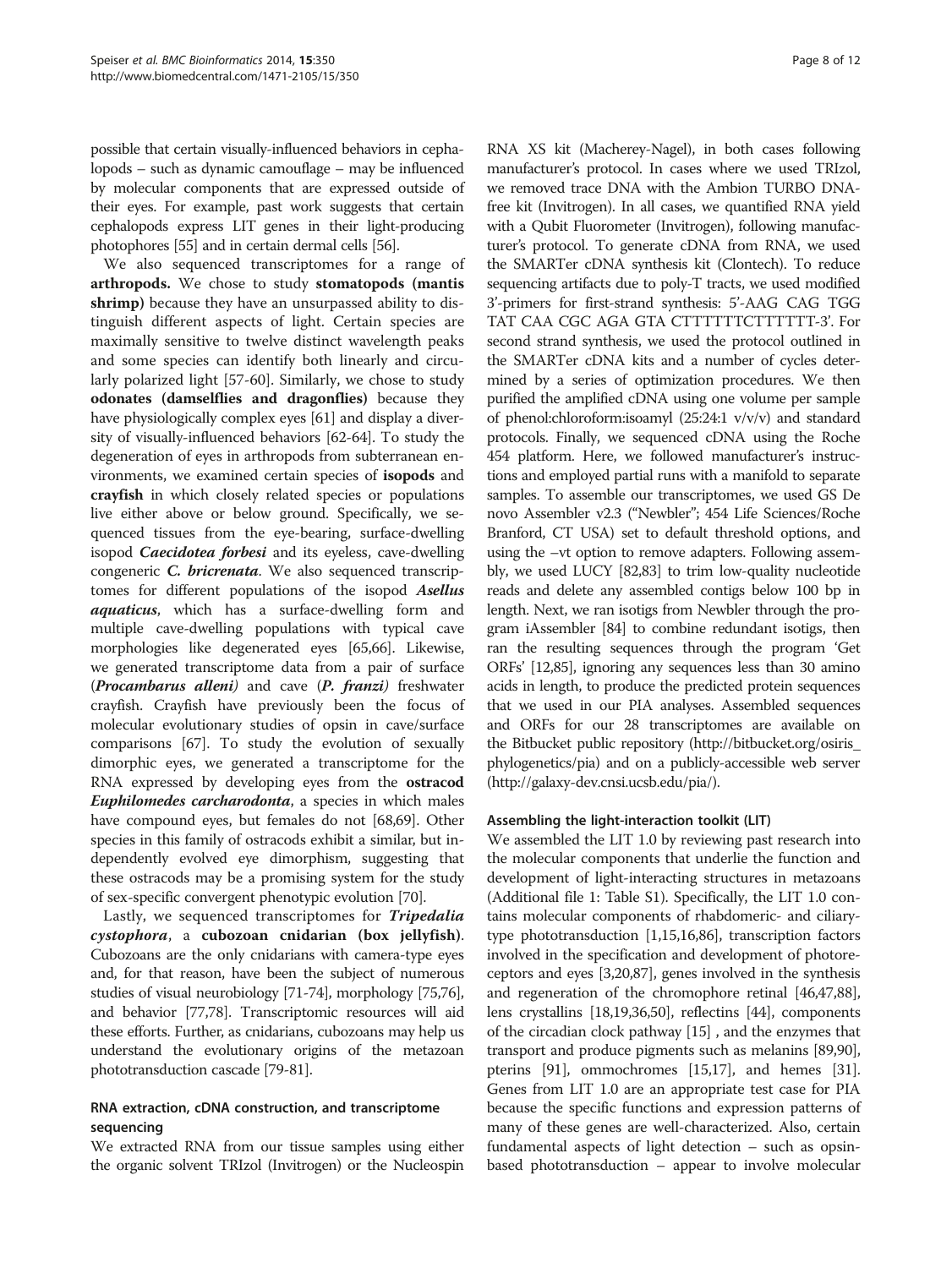<span id="page-8-0"></span>components that are conserved broadly across metazoan phyla. Thus, we can make well-informed inferences about the functions of new sequences from transcriptomes based on their phylogenetic relatedness to LIT genes that have been characterized previously.

After assembling our list of genes for LIT 1.0, we used functionally characterized exemplars of each of these genes (i.e. those from model systems such as fly or mouse; see Additional file 1: Table S1) and the blastp algorithm to search the predicted protein databases associated with 29 fully-sequenced genomes, including those from 24 metazoans, two choanoflagellates, and three fungi (see Additional file 1: Table S1 for search settings and Additional file [4](#page-9-0): Table S3 for details on the predicted protein databases that we searched). After removing duplicate genes with Similar Sequence Remover [\[11](#page-9-0)], we aligned BLAST hits for each gene using MAFFT [[24,25\]](#page-9-0). We removed genes on long branches using Long Branch Remover [\[11\]](#page-9-0) and built trees with RAxML assuming WAG as the protein model, and using 100 bootstrap pseudoreplicates followed by maximum likelihood search for the best tree [\[92,93](#page-11-0)].

# Phylogenetically-informed annotation (PIA)

We used PIA to search our 28 new transcriptomes for potential orthologs of genes from LIT 1.0. First, we searched translated versions of our transcriptomes using blastp and the same queries that we used to identify sequences for our pre-calculated gene trees (Additional file 1: Table S1). We used stringent settings for blastp, specifically taking the top three hits that surpassed an e-value cut-off of 1e-20. Future users of PIA have the option of retaining different numbers of top hits and adjusting the e-value cut-off point as they see fit. Next, we used MAFFT to align the hits from our BLAST searches against the sequences that we used to calculate trees for our 109 LIT genes. PIA provides the option of aligning sequences using MUSCLE [[23](#page-9-0)], MAFFT [\[24,25\]](#page-9-0), or MAFFT-profile [\[94\]](#page-11-0). MAFFTprofile is the fastest of the three options because it does not re-align all sequences, but rather aligns the new sequences to an existing alignment. Finally, PIA uses an Evolutionary Placement Algorithm (implemented in RAxML; [[26,27](#page-9-0)]) to place the potential LIT genes on to our precalculated gene trees using Maximum Likelihood. Briefly, EPA places new genes on each branch of a pre-calculated phylogeny and calculates a likelihood score. The placement with the best score is retained. This is much faster than recalculating the entire gene tree.

# Availability and requirements

Project Name: Phylogenetically-Informed Annotation (PIA). Project Home Page:<http://galaxy-dev.cnsi.ucsb.edu/pia/>. Project Demonstration Page: [http://galaxy-dev.cnsi.ucsb.](http://galaxy-dev.cnsi.ucsb.edu/pia/) [edu/pia/](http://galaxy-dev.cnsi.ucsb.edu/pia/).

Operating System: Any Internet Browser.

Programming Language: Python, Perl, C, Java, and others. Other Requirements: For a local instance, install Galaxy ([http://galaxyproject.org\)](http://galaxyproject.org) and required tools.

License: All original source code for PIA is available under the MIT license [\(http://opensource.org/licenses/mit-license.](http://opensource.org/licenses/mit-license.html) [html](http://opensource.org/licenses/mit-license.html)). See below:

The MIT License (MIT).

Copyright (c) 2014 Speiser et al.

Permission is hereby granted, free of charge, to any person obtaining a copy of this software and associated documentation files (the "Software"), to deal in the Software without restriction, including without limitation the rights to use, copy, modify, merge, publish, distribute, sublicense, and/or sell copies of the Software, and to permit persons to whom the Software is furnished to do so, subject to the following conditions: The above copyright notice and this permission notice shall be included in all copies or substantial portions of the Software.

THE SOFTWARE IS PROVIDED "AS IS", WITHOUT WARRANTY OF ANY KIND, EXPRESS OR IMPLIED, INCLUDING BUT NOT LIMITED TO THE WARRANTIES OF MERCHANTABILITY, FITNESS FOR A PARTICULAR PURPOSE AND NONINFRINGEMENT. IN NO EVENT SHALL THE AUTHORS OR COPYRIGHT HOLDERS BE LIABLE FOR ANY CLAIM, DAMAGES OR OTHER LIABILITY, WHETHER IN AN ACTION OF CONTRACT, TORT OR OTHERWISE, ARISING

FROM, OUT OF OR IN CONNECTION WITH THE SOFTWARE OR THE USE OR OTHER DEALINGS IN THE SOFTWARE.

Restrictions: None.

# Additional files

[Additional file 1: Table S1.](http://www.biomedcentral.com/content/supplementary/s12859-014-0350-x-s1.xlsx) Genes from a metazoan Light Interaction Toolkit (LIT 1.0). For each gene in the table, we provide the following: a full name; abbreviations for orthologs (or paralogs) of the gene from the model systems Drosophila melanogaster (Dmel) and Mus musculus (Mmus); the gene set under which each gene can be found on our public website for Phylogenetically-Informed Annotation (PIA); a citation for a paper discussing the gene (see References in the main text); and, finally, the e-value cut-offs and the queries (identified by NCBI accession numbers) that we used to search for relatives of each gene when building our trees.

## [Additional file 2:](http://www.biomedcentral.com/content/supplementary/s12859-014-0350-x-s2.pdf) LIT PIA trees.

[Additional file 3: Table S2.](http://www.biomedcentral.com/content/supplementary/s12859-014-0350-x-s3.xlsx) Statistics for the transcriptomes that we generated using the Roche 454 platform. We generated these statistics using the tool assemblystats (version 1.0.1) available in Galaxy. In the table, the numbered columns represent the following transcriptomes:  $1 =$ Chiroteuthis calyx eye;  $2 = Euprymna$  scolopes eye;  $3 = G$ aliteuthis armata eye;  $4 = Octopus bimaculoides skin; 5 = Uroteuthis edulis eye; 6 = Vampyroteuthis$  $infernalis eye; 7 = Asellus aquaticus cave head; 8 = Asellus aquaticus embryos$ and hatchlings;  $9 =$  Asellus aquaticus hybrid head;  $10 =$  Asellus aquaticus surface head; 11 = Benthesicymus bartletti eye; 12 = Caecidotea bicrenata adult head; 13 = Caecidotea bicrenata embryos; 14 = Caecidotea forbesi adult head; 15 = Caecidotea forbesi embryos; 16 = Euphilomedes carcharodonta embryos; 17 = Hemisquilla californiensis eyes; 18 = Ischnura ramburii head; 19 = Limulus polyphemus lateral eye; 20 = Limulus polyphemus median eye;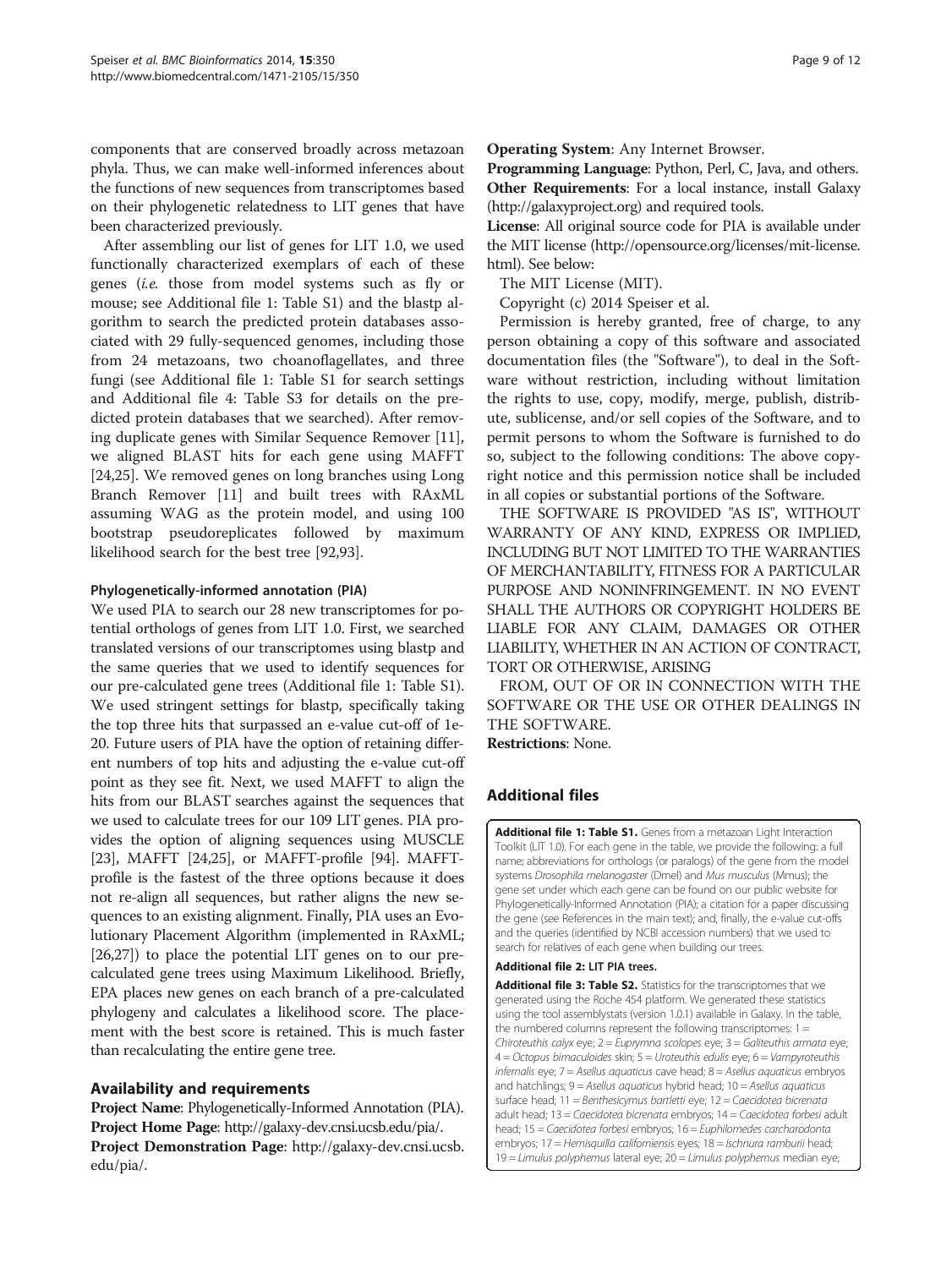<span id="page-9-0"></span> $21 =$  Limulus polyphemus ventral eye;  $22 =$  Procambarus alleni eye; 23 = Procambarus franzi eye; 24 = Pseudosquilla ciliata eye; 25 = Systellaspis debilis eye; 26 = Telebasis salva head; 27 = Tripedalia cystophora eyes; 28 = Tripedalia cystophora planula larvae.

[Additional file 4: Table S3.](http://www.biomedcentral.com/content/supplementary/s12859-014-0350-x-s4.xlsx) The fully sequenced genomes that we searched for relatives of genes from LIT 1.0 when building our gene trees. For each genome, we provide the following: the species name; the group responsible for generating the genome; the version of the genome that we searched; and a citation for a paper that describes the genome (see Supplementary References).

[Additional file 5:](http://www.biomedcentral.com/content/supplementary/s12859-014-0350-x-s5.docx) Supplementary References for Table S3.

#### Competing interests

The authors declare that they have no competing interests.

#### Authors' contributions

DIS assembled the LIT 1.0, constructed gene trees, prepared cDNA libraries, annotated transcriptomes, implemented workflows, and co-wrote the manuscript. MSP, AKZ, BAB, HDBG, JWB, SMB, TWC, AG, ARL, NHP, MLP, MEP, ASR, JMS, and KSZ contributed tissue samples, prepared or helped prepare cDNA libraries, and helped draft the manuscript. KAC helped conceive of the project and contributed tissue samples. THO conceived of PIA and the LIT 1.0, coordinated the project, wrote the custom scripts and co-wrote the manuscript. All authors read and approved the final manuscript.

#### Acknowledgements

We acknowledge support from the Center for Scientific Computing at the CNSI and MRL: an NSF MRSEC (DMR-1121053) and NSF CNS-0960316. This work was funded by NSF EAGER-1045257 to THO. We thank Paul Weakliem and the Life Sciences Computing Group (LSCG) for extensive technical assistance. Also, thanks to THO's Macroevolution honors' students, in particular Jacquie Spring and Elmar Aliyev.

#### Author details

<sup>1</sup>Department of Ecology, Evolution, and Marine Biology, University of California Santa Barbara, Santa Barbara, CA, USA. <sup>2</sup>Department of Biological Sciences, University of South Carolina, Columbia, SC, USA. <sup>3</sup>The Whitney Laboratory for Marine Bioscience, University of Florida, St. Augustine, FL, USA. 4 Department of Biological Sciences, Florida International University-Biscayne Bay Campus, North Miami, FL, USA. <sup>5</sup>Florida Museum of Natural History, University of Florida, Gainesville, FL, USA. <sup>6</sup>Department of Biology, Brigham Young University, Provo, UT, USA. <sup>7</sup>Department of Biological Sciences, University of Maryland Baltimore County, Baltimore, MD, USA. <sup>8</sup>Department of Biology, Marine Biological Section, University of Copenhagen, Copenhagen, Denmark. <sup>9</sup>Department of Biology, Portland State University, Portland, OR, USA. <sup>10</sup>Department of Molecular and Cell Biology & Department of Integrative Biology, University of California, Berkeley, CA, USA. <sup>1</sup>Department of Biology, University of South Dakota, Vermillion, SD, USA. <sup>12</sup>Department of Natural Sciences and Mathematics, Dominican University of California, San Rafael, CA, USA. 13Department of Biology, University of the Pacific, Stockton, CA, USA. <sup>14</sup>Department of Ecology, Evolution, and Organismal Biology, Iowa State University, Ames, IA, USA. 15Department of Biology, Sewanee: The University of the South, Sewanee, TN, USA. <sup>16</sup>Computational Biology Institute, George Washington University, Ashburn, VA, USA. 17Department of Invertebrate Zoology, National Museum of Natural History, Smithsonian Institution, Washington, DC, USA.

#### Received: 7 May 2014 Accepted: 9 October 2014 Published online: 19 November 2014

#### References

- 1. Fain GL, Hardie R, Laughlin SB: Phototransduction and the evolution of photoreceptors. Curr Biol 2010, 20:R114–R124.
- Nilsson D-E, Arendt D: Eye evolution: the blurry beginning. Curr Biol 2008, 18:R1096–R1098.
- Rivera AS, Pankey MS, Plachetzki DC, Villacorta C, Syme AE, Serb JM, Omilian AR, Oakley TH: Gene duplication and the origins of morphological complexity in pancrustacean eyes, a genomic approach. BMC Evol Biol 2010, 10.
- 4. Vopalensky P, Kozmik Z: Eye evolution: common use and independent recruitment of genetic components. Philos Trans R Soc Lond B Biol Sci 2009, 364:2819–2832.
- 5. Lopez JV, Bracken-Grissom H, Collins AG, Collins T, Crandall K, Distel D, Dunn C, Giribet G, Haddock S, Knowlton N, Martindale M, Medina M, Messing C, O'Brien SJ, Paulay G, Putnam N, Ravasi T, Rouse GW, Ryan JF, Schulze A, Worheide G, Adamska M, Bailly X, Breinholt J, Browne WE, Diaz MC, Evans N, Flot JF, Forgarty N, Johnston M, et al: The Global Invertebrate Genomics Alliance (GIGA): developing community resources to study diverse invertebrate genomes. J Hered 2014, 105:1–18.
- Conesa A, Götz S, García-Gómez JM, Terol J, Talón M, Robles M: Blast2GO: a universal tool for annotation, visualization and analysis in functional genomics research. Bioinformatics 2005, 21:3674–3676.
- 7. Martin DM, Berriman M, Barton GJ: GOtcha: a new method for prediction of protein function assessed by the annotation of seven genomes. BMC Bioinformatics 2004, 5:178.
- 8. Khan S, Situ G, Decker K, Schmidt CJ: GoFigure: Automated Gene Ontology™ annotation. Bioinformatics 2003, 19:2484–2485.
- 9. Zehetner G: OntoBlast function: From sequence similarities directly to potential functional annotations by ontology terms. Nucleic Acids Res .<br>2003, **31:**3799–3803.
- 10. Koski LB, Gray MW, Lang BF, Burger G: AutoFACT: an automatic functional annotation and classification tool. BMC Bioinformatics 2005, 6:151.
- 11. Oakley TH, Alexandrou MA, Ngo R, Pankey MS, Churchill CCK, Lopker KB: Osiris: Accessible and reproducible phylogenetic and phylogenomic analyses within the Galaxy workflow management system. BMC Bioinformatics 2014, 15:1.
- 12. Blankenberg D, Kuster GV, Coraor N, Ananda G, Lazarus R, Mangan M, Nekrutenko A, Taylor J: Galaxy: a web‐based genome analysis tool for experimentalists. Curr Protoc Mol Biol 2010, 19:10.
- 13. Giardine B, Riemer C, Hardison RC, Burhans R, Elnitski L, Shah P, Zhang Y, Blankenberg D, Albert I, Taylor J: Galaxy: a platform for interactive large-scale genome analysis. Genome Res 2005, 15:1451–1455.
- 14. Goecks J, Nekrutenko A, Taylor J: Galaxy: a comprehensive approach for supporting accessible, reproducible, and transparent computational research in the life sciences. Genome Biol 2010, 11:R86.
- 15. Friedrich M, Chen R, Daines B, Bao R, Caravas J, Rai PK, Zagmajster M, Peck SB: Phototransduction and clock gene expression in the troglobiont beetle Ptomaphagus hirtus of Mammoth cave. J Exp Biol 2011, 214:3532–3541.
- 16. Fu Y, Yau K-W: Phototransduction in mouse rods and cones. Pflugers Arch 2007, 454:805–819.
- 17. Takeuchi K, Satoul Y, Yamamoto H, Satoh N: A genome-wide survey of genes for enzymes involved in pigment synthesis in an ascidian, Ciona intestinalis. Zoolog Sci 2005, 22:723–734.
- 18. Tomarev SI, Piatigorsky J: Lens crystallins of invertebrates Diversity and recruitment from detoxification enzymes and novel proteins. Eur J Biochem 1996, 235:449–465.
- 19. Wistow GJ, Piatigorsky J: Lens crystallins: the evolution and expression of proteins for a highly specialized tissue. Annu Rev Biochem 1988, 57:479–504.
- 20. Silver SJ, Rebay I: Signaling circuitries in development: insights from the retinal determination gene network. Development 2005, 132:3–13.
- 21. Gehring WJ: New perspectives on eye development and the evolution of eyes and photoreceptors. J Hered 2005, 96:171–184.
- 22. Altschul SF, Gish W, Miller W, Myers EW, Lipman DJ: Basic local alignment search tool. *J Mol Biol* 1990, 215:403-410.
- 23. Edgar RC: MUSCLE: multiple sequence alignment with high accuracy and high throughput. Nucleic Acids Res 2004, 32:1792–1797.
- 24. Katoh K, Misawa K, Kuma K, Miyata T: MAFFT: a novel method for rapid multiple sequence alignment based on fast Fourier transform. Nucleic Acids Res 2002, 30:3059–3066.
- 25. Katoh K, Toh H: Recent developments in the MAFFT multiple sequence alignment program. Brief Bioinform 2008, 9:286–298.
- 26. Berger SA, Krompass D, Stamatakis A: Performance, accuracy, and web server for evolutionary placement of short sequence reads under maximum likelihood. Syst Biol 2011, 60:291–302.
- 27. Stark M, Berger S, Stamatakis A, Von Mering C: MLTreeMap accurate Maximum Likelihood placement of environmental DNA sequences into taxonomic and functional reference phylogenies. BMC Genomics 2010, 11:461.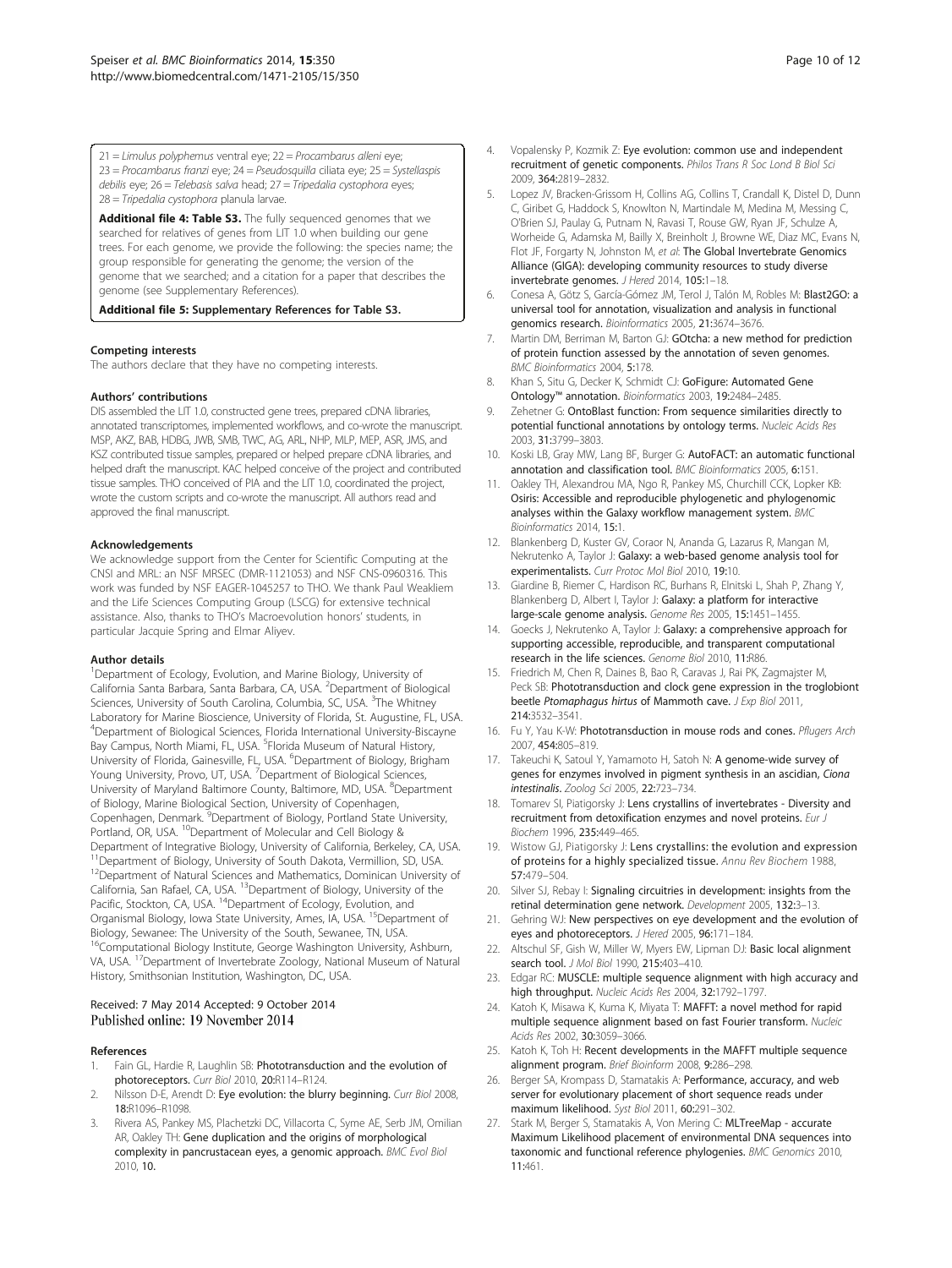- <span id="page-10-0"></span>28. Gardner LD, Mills D, Wiegand A, Leavesley D, Elizur A: Spatial analysis of biomineralization associated gene expression from the mantle organ of the pearl oyster Pinctada maxima. BMC Genomics 2011, 12.
- 29. Zhang G, Fang X, Guo X, Li L, Luo R, Xu F, Yang P, Zhang L, Wang X, Qi H, Xiong Z, Que H, Xie Y, Holland PWH, Paps J, Zhu Y, Wu F, Chen Y, Wang J, Peng C, Meng J, Yang L, Liu J, Wen B, Zhang N, Huang Z, Zhu Q, Feng Y, Mount A, Hedgecock D, et al: The ovster genome reveals stress adaptation and complexity of shell formation. Nature 2012, 490:49–54.
- 30. Jackson DJ, McDougall C, Woodcroft B, Moase P, Rose RA, Kube M, Reinhardt R, Rokhsar DS, Montagnani C, Joubert C: Parallel evolution of nacre building gene sets in molluscs. Mol Biol Evol 2010, 27:591–608.
- 31. Ajioka RS, Phillips JD, Kushner JP: Biosynthesis of heme in mammals. Biochim Biophys Acta 2006, 1763:723–736.
- 32. Chiou S-H: A novel crystallin from octopus lens. FEBS Lett 1988, 241:261-264.
- 33. Zinovieva R, Tomarev S, Piatigorsky J: Aldehyde dehydrogenase-derived omega-crystallins of squid and octopus. Specialization for lens expression. J Biol Chem 1993, 268:11449–11455.
- 34. Carosa E, Kozmik Z, Rall JE, Piatigorsky J: Structure and expression of the scallop Omega-crystallin gene - Evidence for convergent evolution of promoter sequences. J Biol Chem 2002, 277:656–664.
- 35. Horwitz J, Ding L, Vasiliou V, Cantore M, Piatigorsky J: Scallop lens Ωcrystallin (ALDH1A9): A novel tetrameric aldehyde dehydrogenase. Biochem Biophys Res Commun 2006, 348:1302–1309.
- 36. Piatigorsky J, Kozmik Z, Horwitz J, Ding LL, Carosa E, Robison WG, Steinbach PJ, Tamm ER: Omega-crystallin of the scallop lens - A dimeric aldehyde dehydrogenase class 1/2 enzyme-crystallin. J Biol Chem 2000, 275:41064–41073.
- 37. Kishigami A, Ogasawara T, Watanabe Y, Hirata M, Maeda T, Hayashi F, Tsukahara Y: Inositol-1, 4, 5-trisphosphate-binding proteins controlling the phototransduction cascade of invertebrate visual cells. *J Exp Biol* 2001, 204:487–493.
- 38. Mitchell J, Gutierrez J, Northup JK: Purification, characterization, and partial amino acid sequence of a G protein-activated phospholipase C from squid photoreceptors. J Biol Chem 1995, 270:854-859.
- 39. Murakami M, Kouyama T: Crystal structure of squid rhodopsin. Nature 2008, 453:363–367.
- 40. Monk PD, Carne A, Liu SH, Ford JW, Keen JN, Findlay JB: Isolation, cloning, and characterisation of a trp homologue from squid (Loligo forbesi) photoreceptor membranes. J Neurochem 1996, 67:2227–2235.
- 41. Ozaki K, Terakita A, Ozaki M, Hara R, Hara T, Hara-Nishimura I, Mori H, Nishimura M: Molecular characterization and functional expression of squid retinal-binding protein. A novel species of hydrophobic ligand-binding protein. J Biol Chem 1994, 269:3838–3845.
- 42. Ozaki K, Terakita A, Hara R, Hara T: Isolation and characterization of a retinal-binding protein from the squid retina. Vision Research 1987, 27:1057–1070.
- 43. Holt AL, Sweeney AM, Johnsen S, Morse DE: A highly distributed Bragg stack with unique geometry provides effective camouflage for Loliginid squid eyes. *J R Soc Interface* 2011, 8:1386-1399.
- Crookes WJ, Ding L-L, Huang QL, Kimbell JR, Horwitz J, McFall-Ngai MJ: Reflectins: the unusual proteins of squid reflective tissues. Science 2004, 303:235–238.
- 45. Ziegler I: Genetic aspects of ommochrome and pterin pigments. Adv Genet 1961, 10:349–403.
- 46. Wang X, Wang T, Jiao Y, Von Lintig J, Montell C: Requirement for an enzymatic visual cycle in Drosophila. Curr Biol 2010, 20:93-102.
- 47. Wang X, Wang T, Ni JD, Von Lintig J, Montell C: The Drosophila visual cycle and de novo chromophore synthesis depends on rdhB. J Neurosci 2012, 32:3485–3491.
- 48. Bielecki J, Zaharoff AK, Leung NY, Garm A, Oakley TH: Ocular and extraocular expression of opsins in the rhopalia of Tripedalia cystophora (Cnidaria:Cubozoa). PLoS One 2014, 9(6):e98870. doi:10.1371/journal. pone.0098870.
- 49. Koyanagi M, Takano K, Tsukamoto H, Ohtsu K, Tokunaga F, Terakita A: Jellyfish vision starts with cAMP signaling mediated by opsin-Gs cascade. Proc Natl Acad Sci 2008, 105:15576–15580.
- 50. Piatigorsky J, Horwitz J, Norman BL: J1-crystallins of the cubomedusan jellyfish lens constitute a novel family encoded in at least three intronless genes. J Biol Chem 1993, 268:11894–11901.
- 51. Hanlon RT, Messenger JB: Cephalopod behaviour. Cambridge: Cambridge University Press; 1998.
- 52. Zylinski S, Johnsen S: Mesopelagic cephalopods switch between transparency and pigmentation to optimize camouflage in the deep. Curr Biol 2011, 21:1937–1941.
- 53. Mäthger LM, Barbosa A, Miner S, Hanlon RT: Color blindness and contrast perception in cuttlefish (Sepia officinalis) determined by a visual sensorimotor assay. Vision Res 2006, 46:1746-1753.
- 54. Michinomae M, Masuda H, Seidou M, Kito Y: Structural basis for wavelength discrimination in the banked retina of the firefly squid Watasenia scintillans. J Exp Biol 1994, 193:1–12.
- 55. Tong D, Rozas NS, Oakley TH, Mitchell J, Colley NJ, McFall-Ngai MJ: Evidence for light perception in a bioluminescent organ. Proc Natl Acad Sci 2009, 106:9836–9841.
- 56. Mäthger LM, Roberts SB, Hanlon RT: Evidence for distributed light sensing in the skin of cuttlefish, Sepia officinalis. Biol Lett 2010, 6:600–603.
- 57. Chiou T-H, Kleinlogel S, Cronin T, Caldwell R, Loeffler B, Siddiqi A, Goldizen A, Marshall J: Circular polarization vision in a stomatopod crustacean. Curr Biol 2008, 18:429–434.
- 58. Cronin TW, Marshall NJ: A retina with at least ten spectral types of photoreceptors in a mantis shrimp. Nature 1989, 339:137–140.
- 59. Marshall J, Cronin TW, Shashar N, Land M: Behavioural evidence for polarisation vision in stomatopods reveals a potential channel for communication. Curr Biol 1999, 9:755-758.
- 60. Thoen HH, How MJ, Chiou T-H, Marshall J: A Different form of color vision in mantis shrimp. Science 2014, 343:411–413.
- 61. Yang E-C, Osorio D: Spectral sensitivities of photoreceptors and lamina monopolar cells in the dragonfly, Hemicordulia tau. J Comp Physiol A 1991, 169:663–669.
- 62. Corbet PS: Dragonflies: Behaviour and ecology of Odonata. Colchester: Harley Books; 1999.
- 63. Schultz TD, Fincke OM: Structural colours create a flashing cue for sexual recognition and male quality in a Neotropical giant damselfly. Funct Ecol 2009, 23:724–732.
- 64. Svensson E, Gosden T: Contemporary evolution of secondary sexual traits in the wild. Funct Ecol 2007, 21:422–433.
- 65. Prevorcnik S, Blejec A, Sket B: Racial differentiation in Asellus aquaticus (L.) (Crustacea: Isopoda: Asellidae). Archiv für Hydrobiologie 2004, 160:193–214.
- 66. Turk S, Sket B, Sarbu Ş: Comparison between some epigean and hypogean populations of Asellus aquaticus (Crustacea: Isopoda: Asellidae). Hydrobiologia 1996, 337:161–170.
- 67. Crandall KA, Hillis DM: Rhodopsin evolution in the dark. Nature 1997, 387:667–668.
- 68. Kornicker LS, Harrison-Nelson E: Myodocopid Ostracoda of Pillar Point Harbor, Half Moon Bay, California. Smithson Contrib Zool 1997, 593:1-53.
- 69. Rivera AS, Oakley TH: Ontogeny of sexual dimorphism via tissue duplication in an ostracod (Crustacea). Evol Dev 2009, 11:233–243.
- 70. Oakley TH: Myodocopa (Crustacea: Ostracoda) as models for evolutionary studies of light and vision: multiple origins of bioluminescence and extreme sexual dimorphism. Hydrobiologia 2005, 538:179–192.
- 71. Garm A, Coates M, Gad R, Seymour J, Nilsson D-E: The lens eyes of the box jellyfish Tripedalia cystophora and Chiropsalmus sp. are slow and color-blind. J Comp Physiol A 2007, 193:547–557.
- 72. Garm A, Ekström P, Boudes M, Nilsson D-E: Rhopalia are integrated parts of the central nervous system in box jellyfish. Cell Tissue Res 2006, 325:333-343.
- 73. Parkefelt L, Skogh C, Nilsson DE, Ekström P: Bilateral symmetric organization of neural elements in the visual system of a coelenterate, Tripedalia cystophora (Cubozoa). J Comp Neurol 2005, 492:251–262.
- 74. Garm A, Bielecki J: Swim pacemakers in box jellyfish are modulated by the visual input. J Comp Physiol A 2008, 194:641-651.
- 75. Nilsson D-E, Gislén L, Coates MM, Skogh C, Garm A: Advanced optics in a jellyfish eye. Nature 2005, 435:201–205.
- 76. O'Connor M, Garm A, Nilsson D-E: Structure and optics of the eyes of the box jellyfish Chiropsella bronzie. J Comp Physiol A 2009, 195:557–569.
- 77. Garm A, O'Connor M, Parkefelt L, Nilsson D-E: Visually guided obstacle avoidance in the box jellyfish Tripedalia cystophora and Chiropsella bronzie. J Exp Biol 2007, 210:3616–3623.
- 78. Garm A, Oskarsson M, Nilsson D-E: Box jellyfish use terrestrial visual cues for navigation. Curr Biol 2011, 21:798–803.
- 79. Kozmik Z, Ruzickova J, Jonasova K, Matsumoto Y, Vopalensky P, Kozmikova I, Strnad H, Kawamura S, Piatigorsky J, Paces V: Assembly of the cnidarian camera-type eye from vertebrate-like components. Proc Natl Acad Sci 2008, 105:8989–8993.